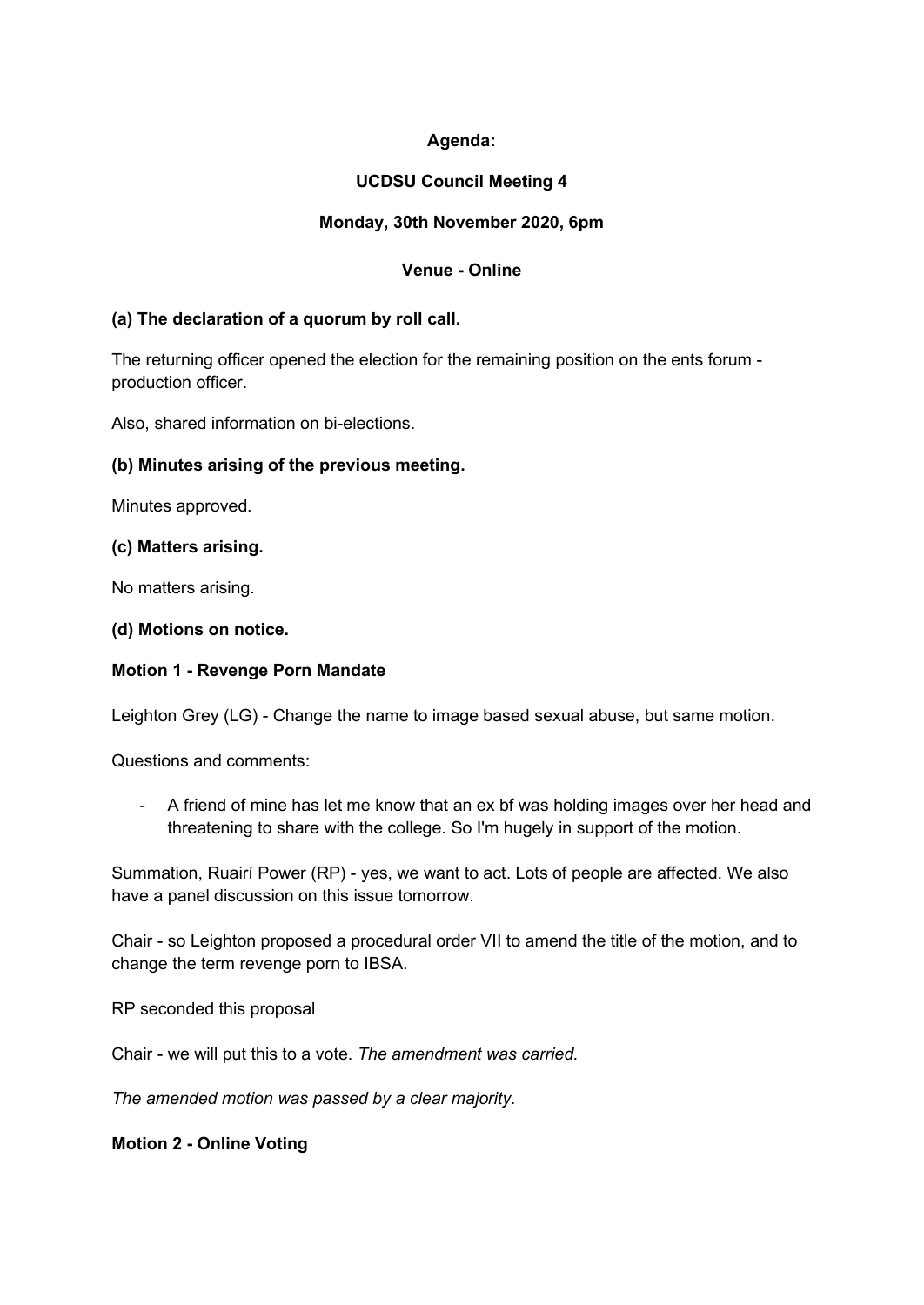LG - This motion is just a technicality, so we can have class rep bi elections online.

No questions or comments.

Summation, LG - it's just needed by the constitution. Thanks

*The motion was passed by a clear majority.* 

### **Motion 3 - Website Accessibility**

Ed Leonard (EL) -This motion is to include accessibility tools for the website, for students with vision impairments.

Questions and comments:

- The wording seems ambiguous, like there are two separate mandates here. About the SU website and UCD websites.

#### For

It's not unheard of to have mandates with multiple parts, and we should lead by example!

#### Against

- I think it should be two mandates, but also accessibility is device based so we need to do more research. It's about individuals having tools on their devices, not changing the website.
- Would the fonts mentioned include ents promotional materials?

Chair (answering) - no, I wouldn't read it in that way. It's more about the content on the website.

- I think apart from the tools that people need on their individual devices, I think there are ways of making the website more accessible in its design and format, and we should do that.
- Plain view is an add on you can get with chrome! And implementing it to the website would be great.

Chair - any further speakers in favour?

- I agree with the first speaker, these issues aren't so separate and we should lead by example and lobby ucd to follow in turn. And agreeing with the following point made, apart from software that people need, we need to consider maximum accessibility regardless of device.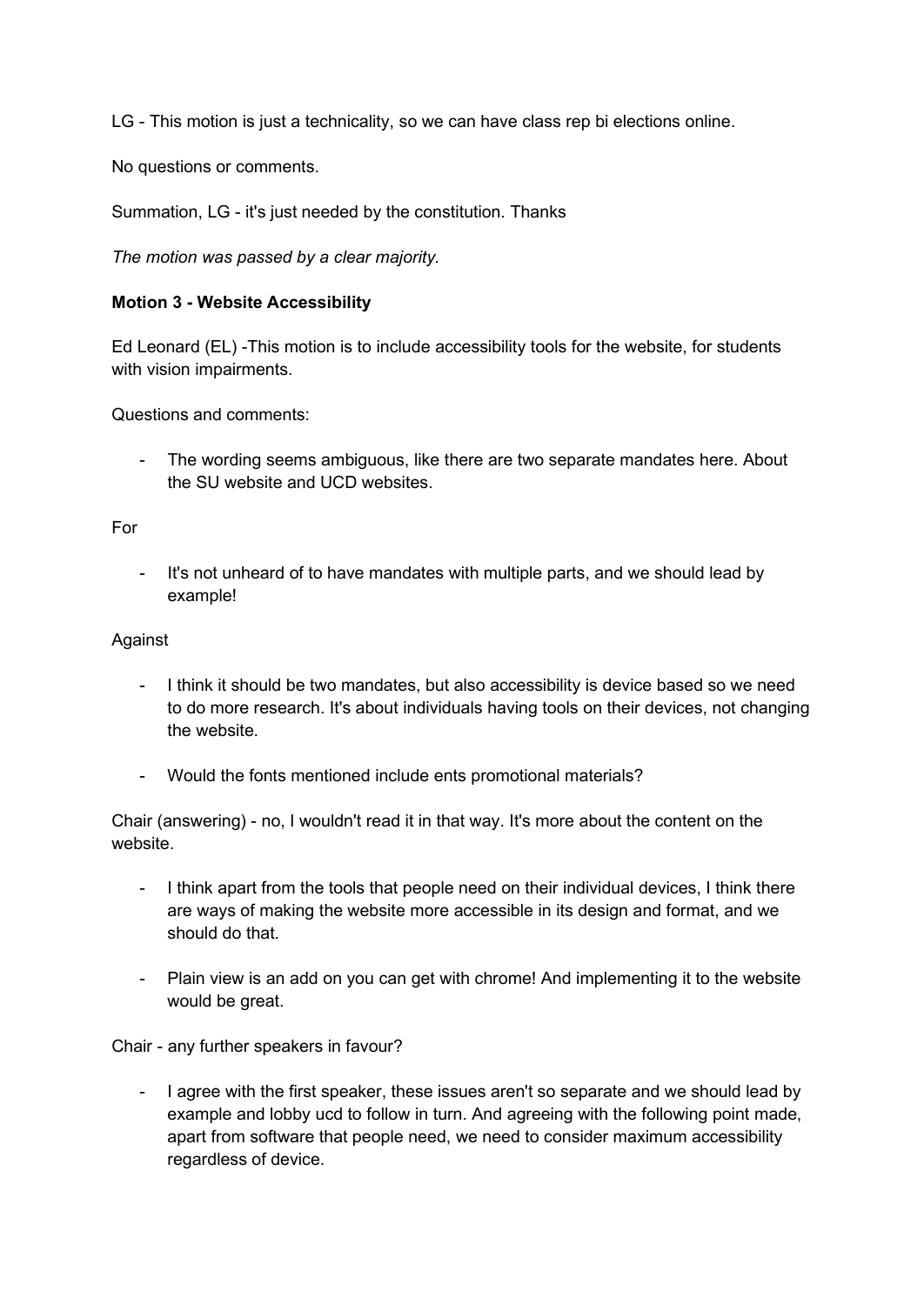Procedural order 7 - usually tools work off what is provided on the website. So maybe it would be good to have alternative texts and whatever else is needed to satisfy these accessibility tools - and add that specifically to the mandate.

Chair - that is a good proposal, but I would say it's already in the motion. It isn't exhaustive in the examples of what should be done, so your suggestion can absolutely be implemented under the current text.

In favour

We represent all students, so regardless of their access to software we should provide as accessible a website as possible. I also know that mandates in the past had multiple actions and areas of focus, so it should be kept as a single motion.

### Against

- the cost of delivering this is also potentially very high, so we need to take this into consideration!

Summation, EL - thank you for the great conversation on this. Again, we should be leading by example. Our job is to make the lives of students better, so we should strive to do that in any way possible.

Chair - we'll put this to a vote now.

*The motion was passed with a clear majority.* 

## **Motion 4 - Supporting Students on Placement**

Shane Brereton (SB) - A very topical issue at the moment!

Proposal under order 7 - to add social workers to the motion.

Chair - we'll have a vote on that amendment - and it passed easily!

Summation, SB - thank you for the support for this motion.

Chair - we'll move to a vote.

*The motion passed with a clear majority.*

Chair - We will take a moment to hear the report from Sarah, the Ents Officer, so she can leave the meeting early as it's her graduation night.

Sarah Michalek (SM) - ten days of Christmas, going well!! Please keep participating and donating!

Chair - any questions arising? No, move to a vote.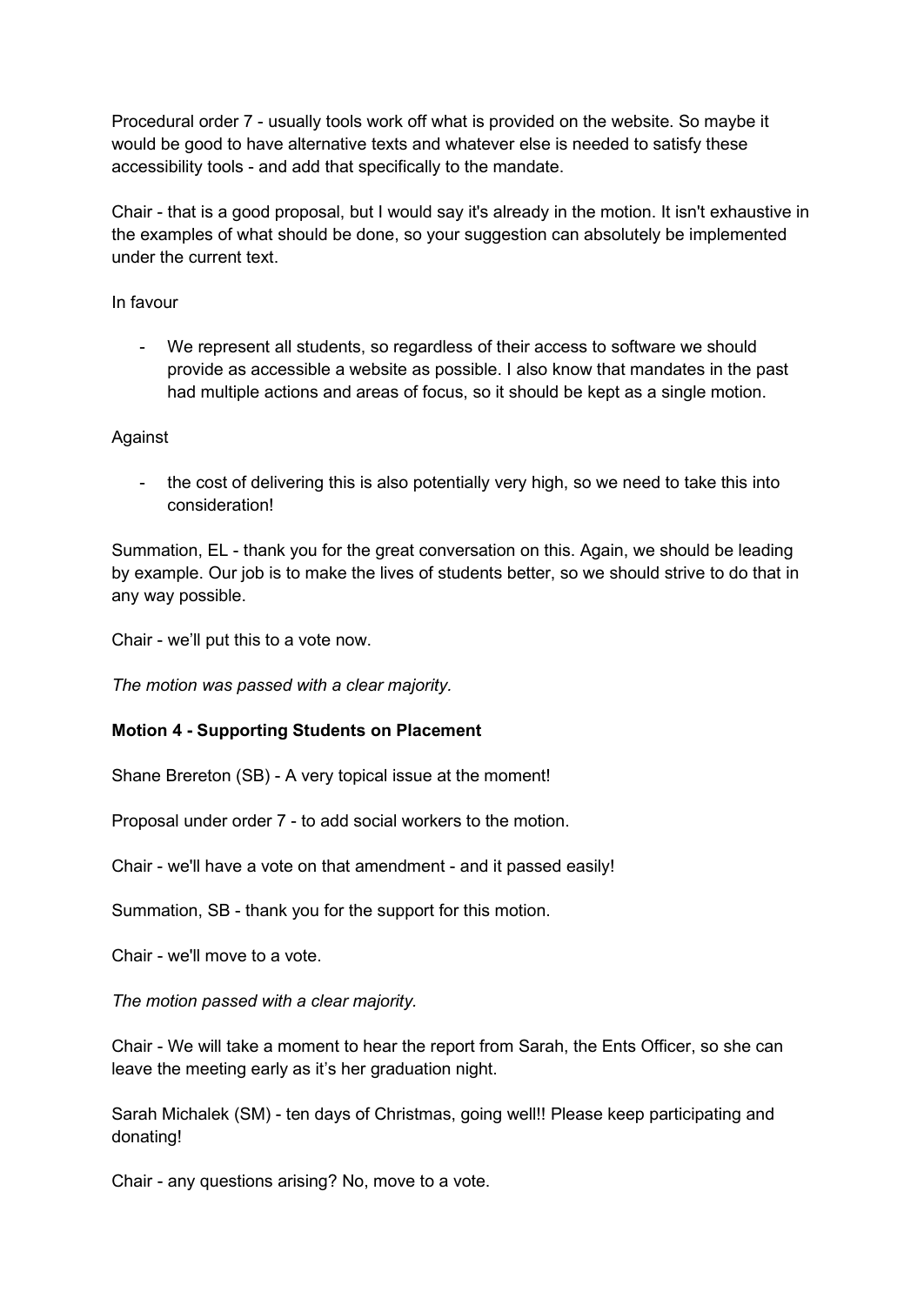### *The report has passed.*

### **(e) Items for Discussion**

### **Item 1 - Proposed by Ruairí Power - UMT and Student Levy (notes in Council folder in drive)**

Ruairí - A one off rebate - but students will pay in the future. Pay with further funds, or delays in delivery, shutting down facilities etc.

I do not support this. They want a letter from the SU on this, but this could be held over our heads. They don't want to use the fee surplus, they want to create a loan with students. It's a bad deal!

Chair - fyi, it's a discussion, we will not be voting on it. The sabbats have a lot of info on this. They can't share all of it, but they can share some, so do ask your questions.

If this is an open agreement, this sounds very worrying going forward! We don't know what they can do with it.

Chair - next speaker

This is a dodge deal indeed. It would leave a very bad legacy for this year's SU.

Don't they already have the power to increase the levy arbitrarily?

RP- it is not within the gift of the UMT to do this, they need the SU to agree. But if we sign this deal, and they could potentially curtail student enjoyment of services as a ground if we don't increase the levy, we'll be caught in trouble!

Hannah Bryson (HB) - The levy goes to the capital developments, but also all the activities and the services in the student centre. Just to highlight that the SU and societies are still being supported, and the gym will come back.

From a legal perspective - never sign something when you don't know the consequences. They could turn around and cut healthcare funding and other services and hold this over our heads!

Just a question on the HEA and the levy. But this answer from the UMT sounds threatening! We absolutely should not agree!!

We absolutely should not agree with this. The services in the student centre, such as counselling, are already under funded! Why would we sign off on permitting UCD to further cut funding to these services. We can't accept this

As Ruairí once said, they spend more on travel than mental health!

*(Exclusive from the council chat - it's like when Trump asked Mexicans to pay for the wall!)*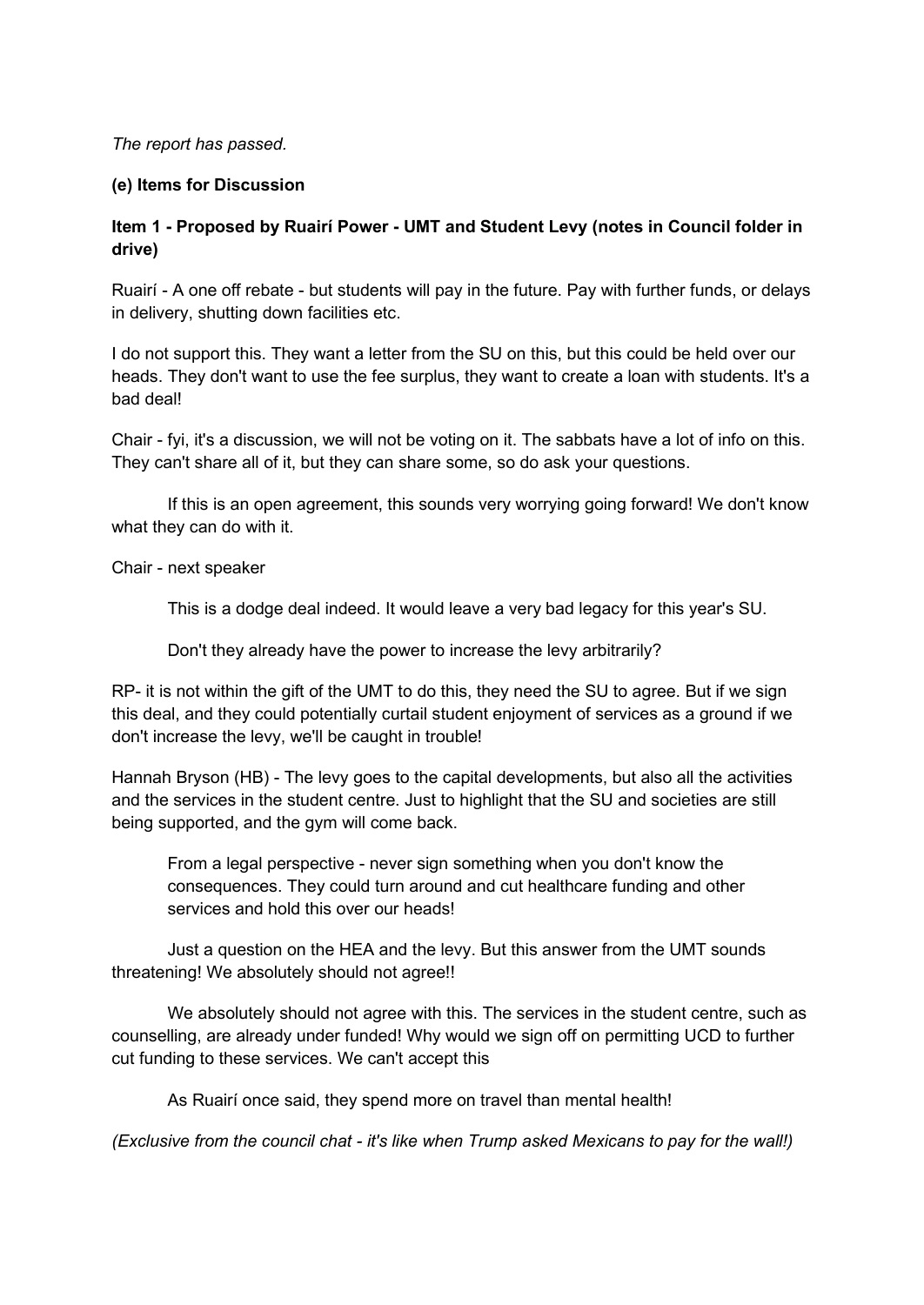Why can we not receive the HEA funding as a source of the rebate? And is the levy money ring fenced - so if that 50 euro remains, will it certainly be used to improve facilities next year?

RP- HEA funding in their opinion, it would be inappropriate to distribute because year on year, sometimes there are surpluses and sometimes there are deficits.

And I believe it will be ring fenced .

Conor Anderson (CA) - it's a really bad deal, but they can still spin it that the SU voted against giving money back! Just a word of caution - but in a way, it's an embarrassingly bad offer. And it shows they are playing ball, kist by putting an offer forward.

Think about why they offered this - by paying us back, they could use this as an excuse in the future for why services are under funded. And if we reject it, they can say the SU is against financial support for students.

The terminology is kinda tricky, could a law or accounting student review this? Do we get this kind of advice?

RP - exec does have access to legal advice, so we can seek it to pursue this further.

Again, quick question, so the reason that there is a surplus in the operating budget, is it because of covid?

RP - not necessarily!

CA- just to be clear, this information is on public record in the times - they are in a massive surplus!

Chair - thank you for a thorough discussion. This may need to become an emergency motion, if Council wishes.

RP - can I propose an emergency motion that we reject this.

Chair - I'm happy to have an indicative vote on it. Ruairí - if you work away on this and send it in before the end of Council, and we can put it to a vote under motions not on notice.

### **Item 2 - Proposed by Conor Anderson - Student Organising (also further notes in drive)**

**1.) Is Council comfortable with the direction these campaigns are going, in particular the demands? For reference, those demands are: For Graduate Entry Medicine students, a freeze to fee increases alongside a decrease to current fees and a breakdown of where fee monies go; for Smurfit students, a 30% rebate on fees paid this term; and for nursing students, access to student housing for working students who are at risk of Covid exposure to stay in while quarantining/awaiting tests alongside action from the University on the lack of pay for work.**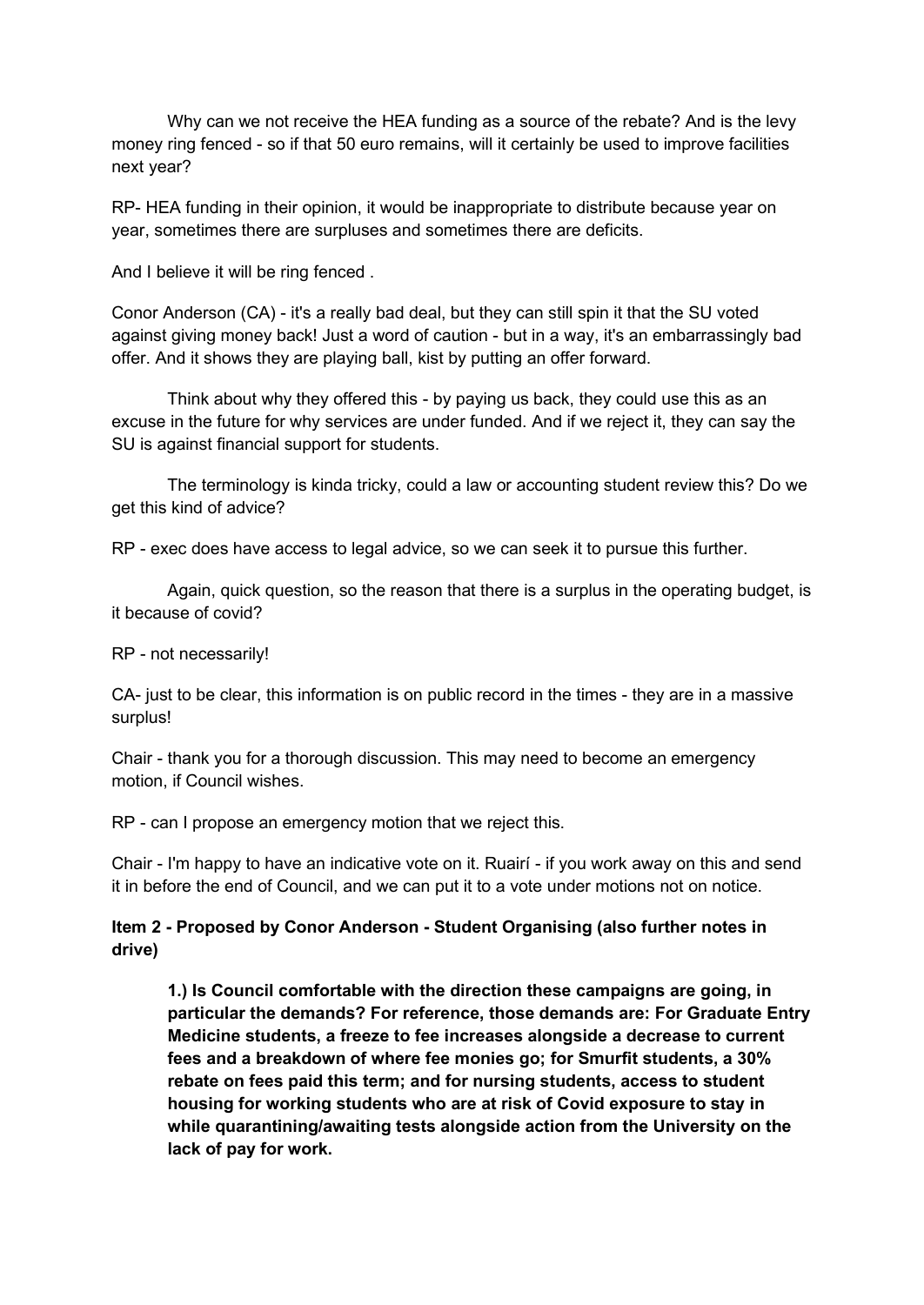### **2.) If Councilmembers are comfortable with the direction, are they willing and able to promote similar campaigns in their own schools?**

# **3.) Are there any reservations or disagreements with how the Sabbatical team is supporting this kind of student organizing?**

I agree with all of that. And I just wanted to ask, what about no detriment? Everyone is asking me about this, are we still working on it for next term?

CA - I have been trying to engage with students on no detriment, but it hasn't coalesced. This is partially due to timing, partially due to a lack of trust in the SU for how the last process ended up working which I have done my best to take responsibility for, and lastly the no detriment approach from last term is off the table, so this may not even be possible. Sp right now, there is no university wide campaign for no detriment, because it would likely fail.

I do like the direction of all of the campaigning. I think perhaps it would be more effective if the SU took a more leading role, rather than a following role. Last year, it was great for the SU to support the fix our education campaign, and to see student leaders from it on the sabbatical team, but I would have hoped that the SU would then take a more leading role in campaigning. We would be more effective as leaders. The SU has paid sabbatical officers and staff, and it is much more than what students can do themselves.

CA - taking a supporting role at the grassroot level has been a strategic decision, completely intentional on my part. I thought it would actually be more effective this way. It's okay to disagree, but I just wanted you to know it's all on purpose - putting the students first, and following that.

Coming to term 2, it will be increasingly difficult to call for these supports without political support. Will this be addressed?

CA - indeed, these student groups have been meeting with TDs, pushing for PQs, and we are definitely trying to keep addressing the government.

Will we be picking the rent increase issue back up?

CA - yes of course. The idea here is to support these grassroots campaigns in as many colleges as possible, to give ownership over actions and campaigns to students and tailor demands. And then, to progress with university wide demands and issues once we have that base. The engagement with the current student campaigns and demands is much higher at that grassroots level than any engagement with the rent protests last year.

Just to answer the no detriment issue - it helps a lot when students actually tell the SU what the issues are and actually want to back the demands and lobbying. If we don't have students on the ground and being a part of campaigns, we can't achieve real change. That's why grassroots first is an important approach.

On the current strategy - I'm happy to hear that there is a higher rate of engagement on these 3 campaigns. But their demands are quite specific to their schools, and also, in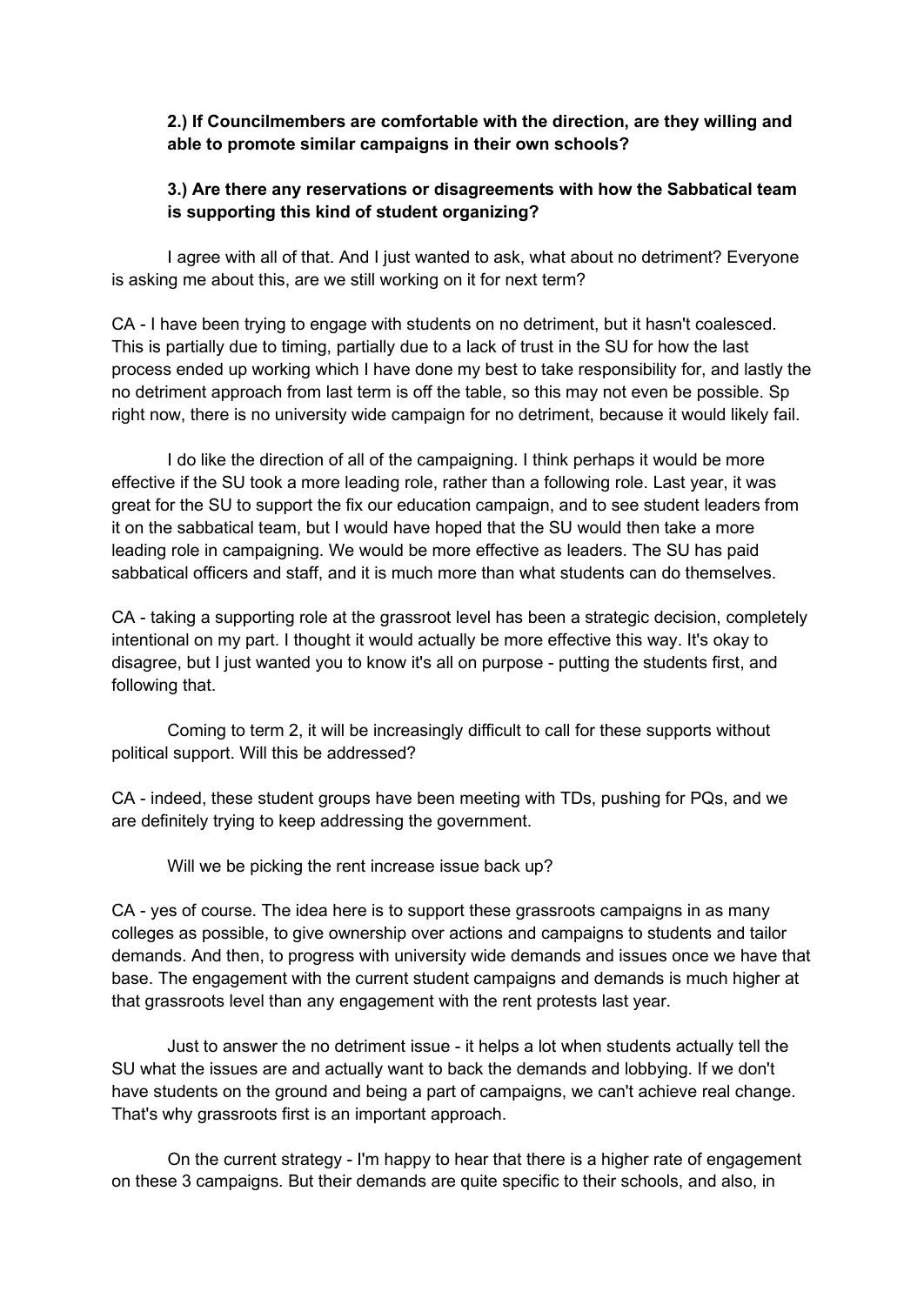many courses and subject areas a lot of students may not have the skills, the confidence and the time to run similar campaigns. We need to be led and supported - and we have paid elected officers who ran on manifestos of organising campaigns for us! And yes, we have our responsibility as reps to engage our constituencies. We could do so much more and so much better if class reps were in better contact with their classes, and stronger university wide lobbying and campaigning by the union. People in my course for sure would benefit a lot from university wide campaigns, rather than these very specific local campaigns.

Chair - we have spent a lot of time on this point, so we will move on now. But thank you for the lively discussion!

# **(f) Items for Noting**

## **(g) Items for Approval**

**(h) The reports of each Executive Officer**

### **Sabbatical Officer Reports**

- **Conor Anderson**

A lot of progress on the campaigns.

Meeting with Richard Boyd Barrett.

Media about UCD finances. And more media coming.

Worked with a TCD officer to draft a motion for USI to support UCD GMed students.

Chair - any questions arising out of the report?

With that, we'll put it to a vote.

*The report passed.*

## - **Hannah Bryson (late)**

Apologies for being late, I was quite sick for last week. I'll take it mostly as read, but just so you know, we will be doing an exam stand online, some support at our front desk, and we will try to organise some form of study breakfast before exams, however we won't be able to run the library breakfasts.

Chair - any questions arising out of the report?

With that, we'll put it to a vote.

*The report passed*.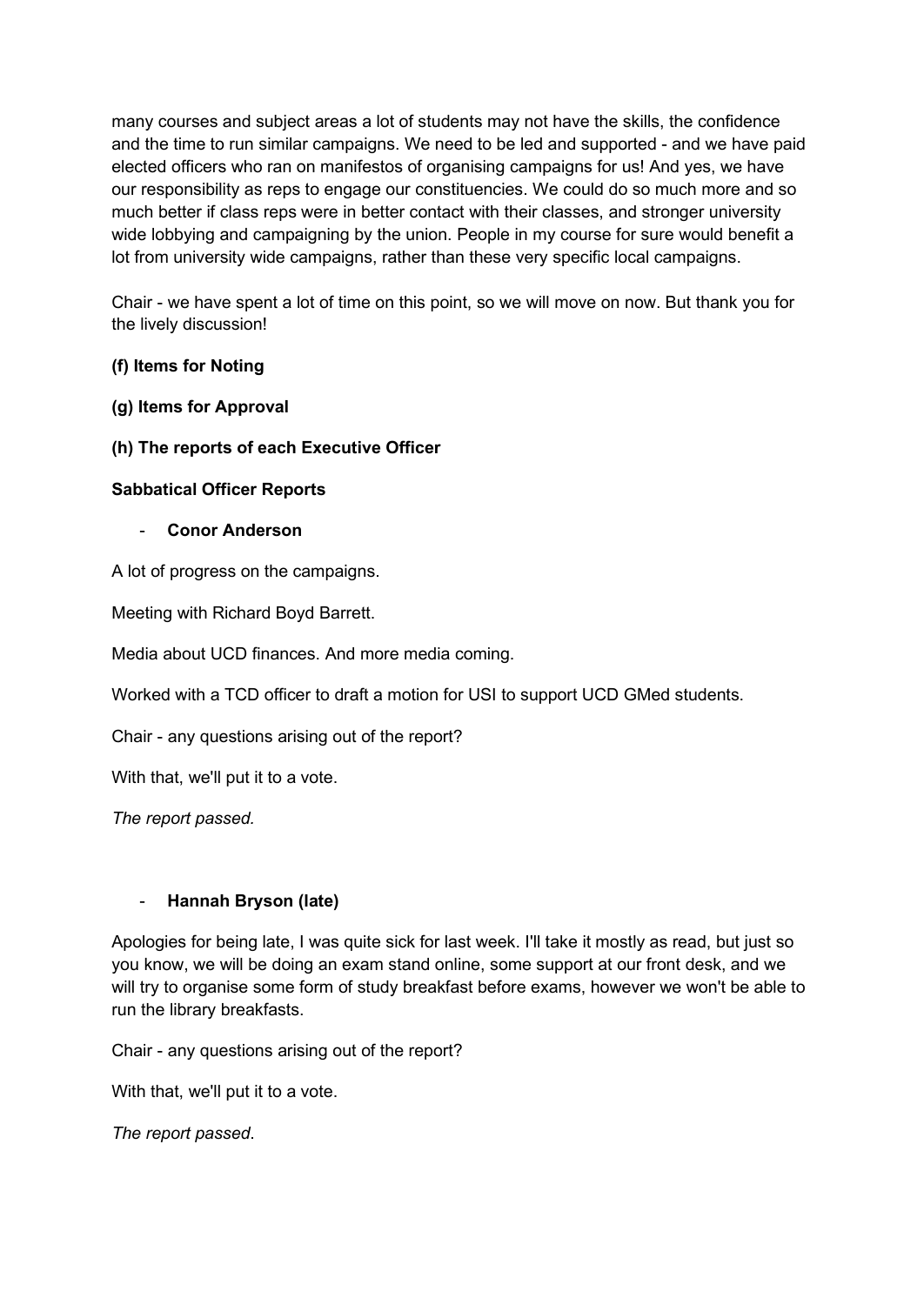### - **Sarah Michalek**

(done earlier)

### - **Ruairí Power**

Thank you Oscar for the library point at the last council meeting - we are happy that the library will be opening on Saturdays!

Great panel discussion about students on placement.

We have had some shut downs from management on the right to disconnect policy and discussing supporting public funding at the governing authority. So it isn't easy, but we are taking actions and once we have more written responses from the university we will publish responses to them publicly.

Chair - Questions!

How can someone suggest something for a panel discussion?

RP - just contact me or Leighton.

Can you tell us why they have shut down the right to disconnect policy?

RP - i was guided to present the issue at a committee, but the response was that I had conflated staff and student issues (which I disagreed with). We were not fully shut down, but told to establish a committee on this issue and our proposal did not pass.

Chair - any further questions arising out of the report?

With that, we'll put it to a vote.

*The report passed*.

## - **Leighton Gray**

Mostly as read.

Chair - any questions arising out of the report?

With that, we'll put it to a vote.

*The report passed*

- **Carla Gummerson**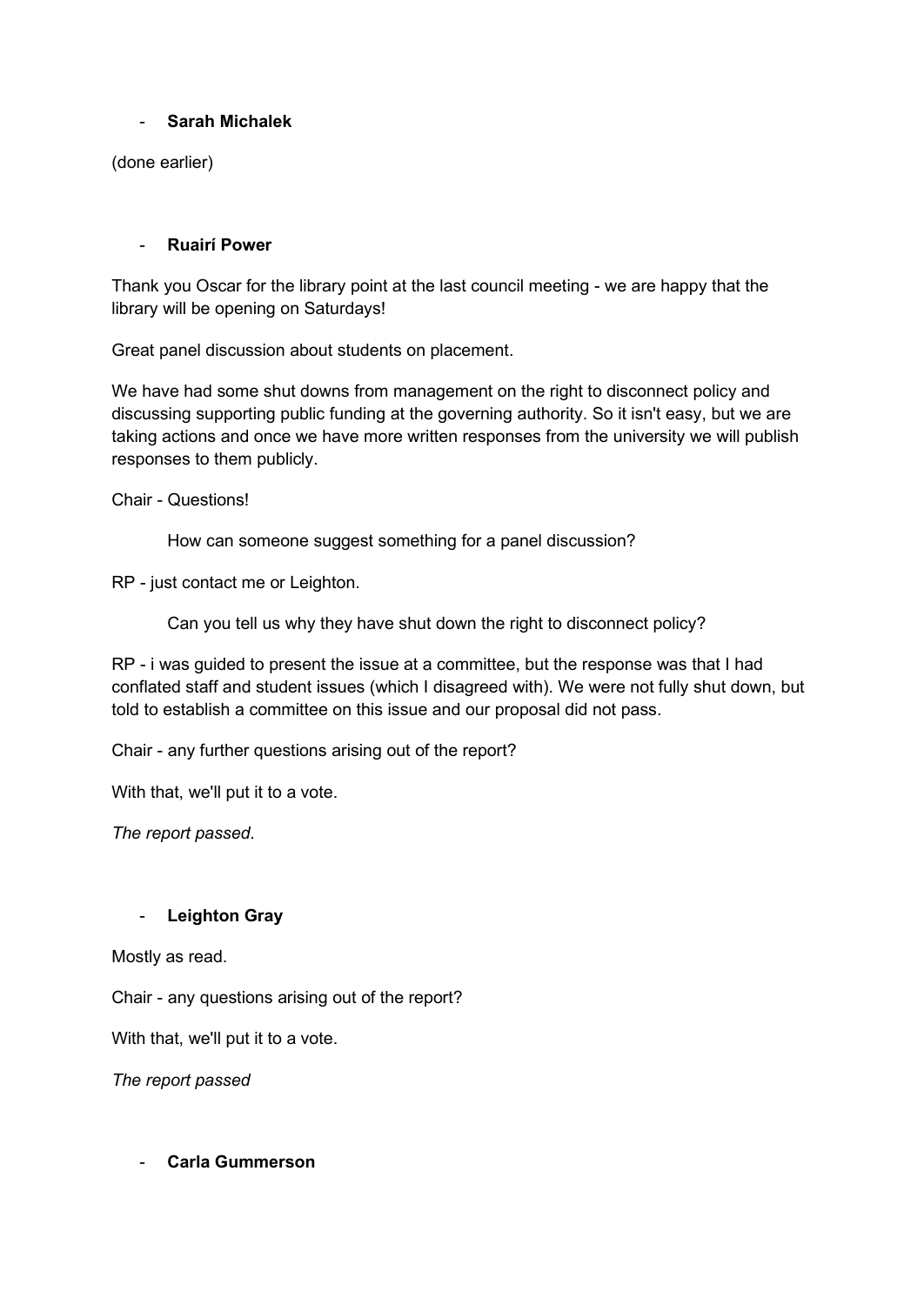A lot of take up on the conference fund!

Much of similar tasks. Meetings, speed quizzing.

Chair - any questions arising out of the report? With that, we'll put it to a vote.

*The report passed*

## **College Officer and Oifigeach na Gaeilge Reports**

### - **Science College Officer**

Take as read.

Chair - any questions arising out of the report?

With that, we'll put it to a vote.

*The report passed.*

### - **Oifigeach Dlí**

Take as read.

Chair - any questions arising out of the report?

With that, we'll put it to a vote.

*The report passed.*

### - **Business College Officer**

Just to acknowledge that Council has been quite long, and I wanted to commend all the class reps for their commitment.

Take as read.

Chair - any questions arising out of the report?

With that, we'll put it to a vote.

*The report passed.*

- **Health Sciences College Officer**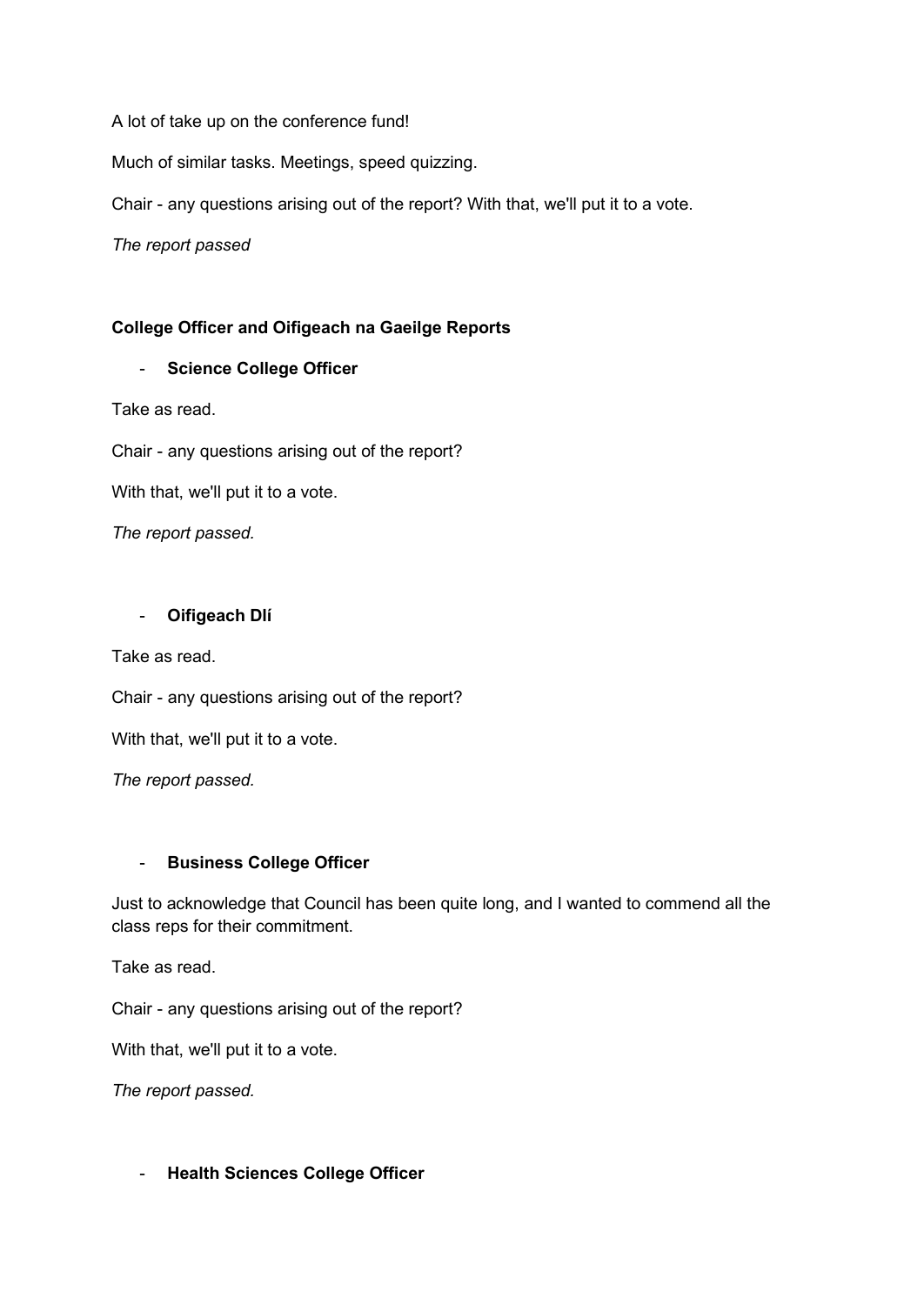Thank you to the reps who joined the zoom college council. Take as read.

Chair - any questions arising out of the report?

With that, we'll put it to a vote.

*The report passed.*

#### - **Engineering and Architecture College Officer (late)**

Take as read.

Chair - any questions arising out of the report?

With that, we'll put it to a vote.

*The report passed.*

### - **Lauren, Arts, Humanities and Social Sciences**

Take as read.

Chair - any questions arising out of the report?

With that, we'll put it to a vote.

*The report passed.*

### - **Sophie, Arts Humanities and Social Sciences (deferred**)

Take as read.

Chair - any questions arising out of the report?

With that, we'll put it to a vote.

*The report passed.*

### - **Oifigeach na Gaeilge (deferred)**

Take as read.

Chair - any questions arising out of the report?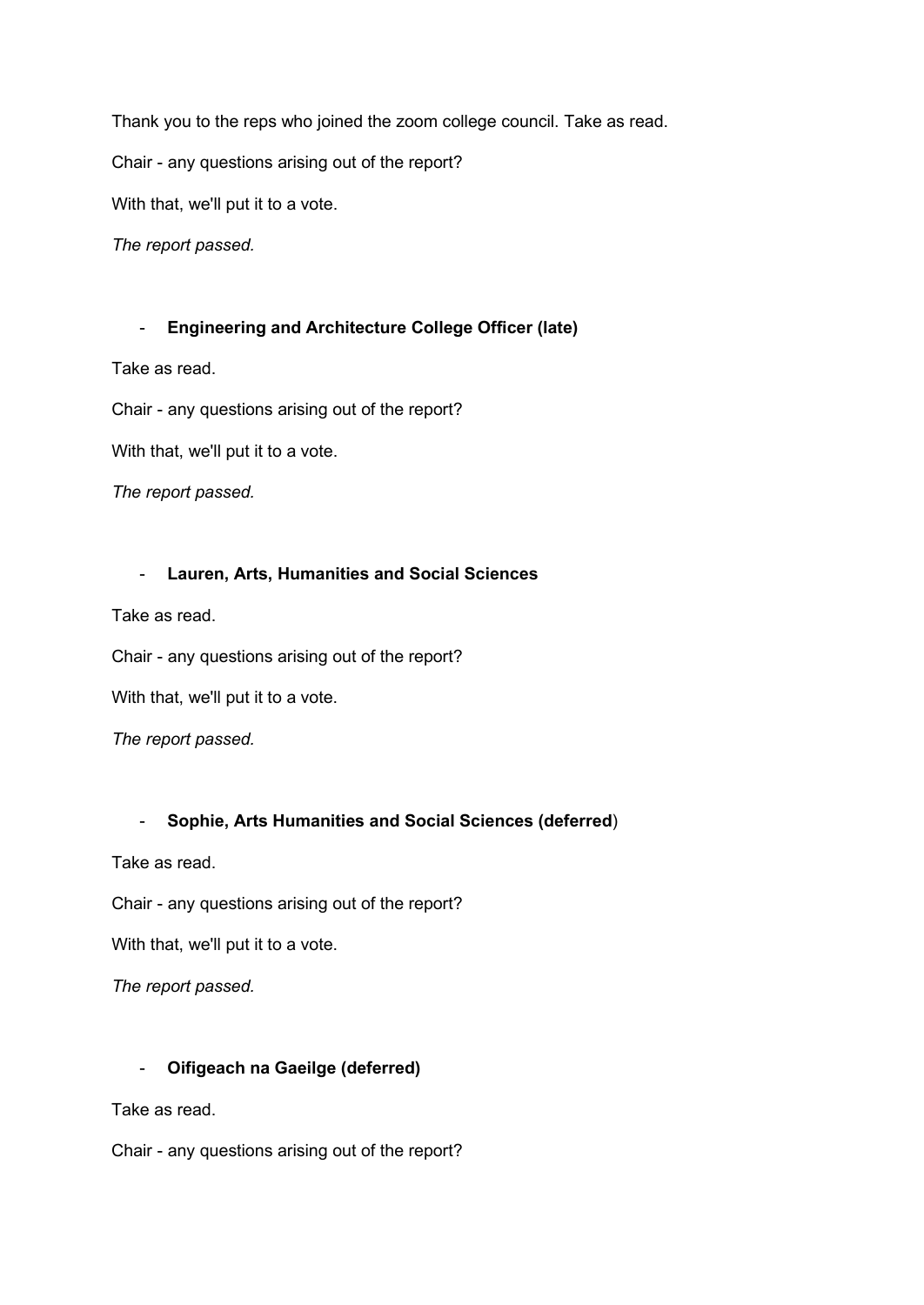With that, we'll put it to a vote.

*The report passed.*

# - **Ag, Food and Vet College Officer**

Deferred to the next meeting.

### **Campaign Forum Reports**

## - **Residences Campaign Coordinator (late)**

Take as read.

Chair - any questions arising out of the report?

With that, we'll put it to a vote.

*The report passed.*

## - **Gender Equality Campaign Coordinator**

Not present, deferred to the next council meeting.

## - **Diversity and Inclusion Campaign Coordinator (n/a)**

Not submitted, deferred to the next meeting.

## - **Mental Health Campaign Coordinator**

Hope everyone does well in exams and has a good Christmas.

Take as read.

Chair - any questions arising out of the report?

With that, we'll put it to a vote.

*The report passed*.

## - **Mature Students Campaign Coordinator (late)**

SSDP - if anyone wants to get involved, please get in touch.

Take as read.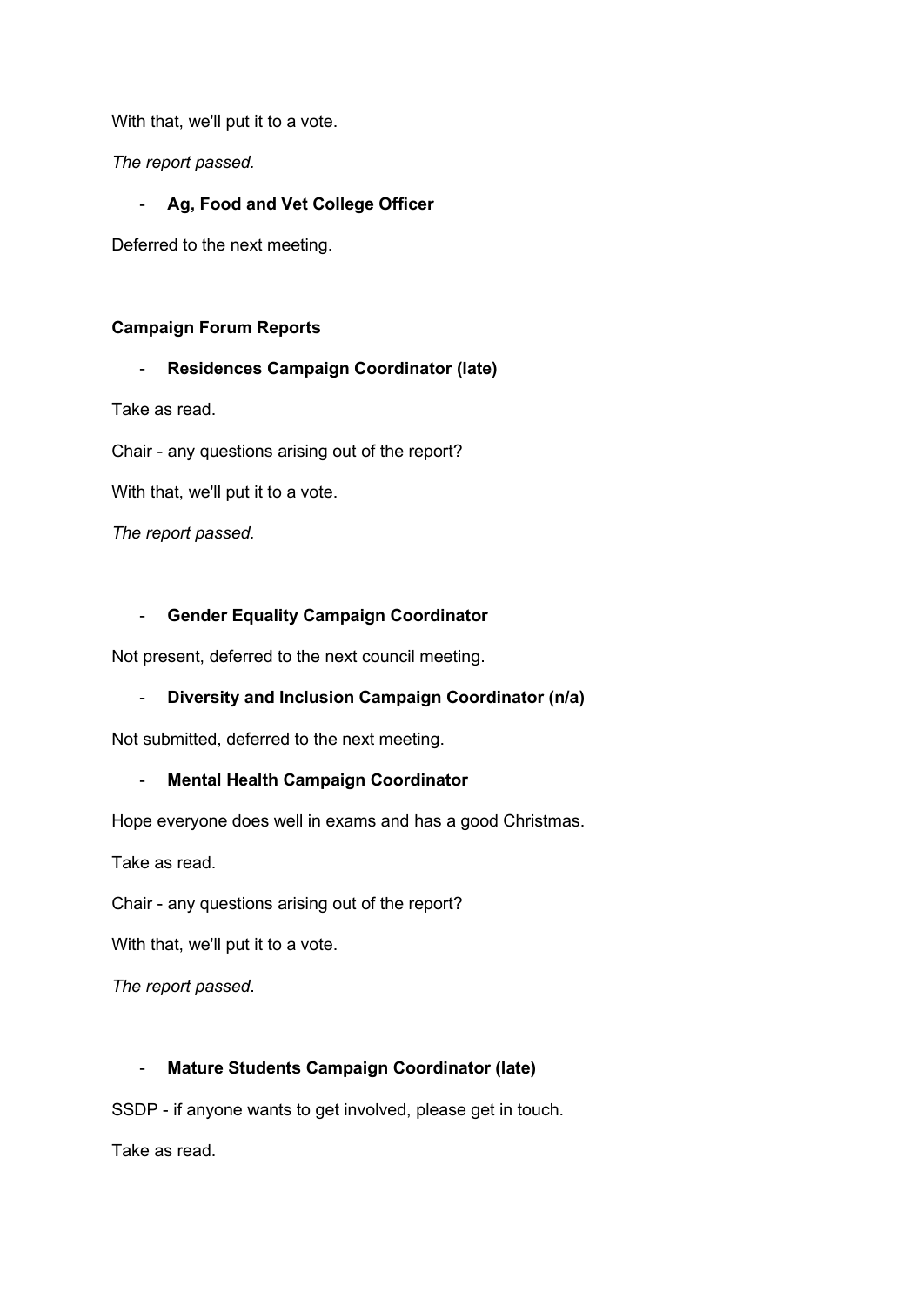Chair - any questions arising out of the report? With that, we'll put it to a vote.

*The report passed.*

# - **LGBTQ+ Campaign Coordinator**

Not submitted, deferred to the next meeting.

# - **International Campaign Coordinator**

Not submitted, deferred to the next meeting.

# - **Environmental Campaign Coordinator**

Not submitted, deferred to the next meeting.

## **Ents Forum Reports**

## - **RAG Coordinator - David Dinca**

Not submitted, deferred to the next meeting.

## - **Promotions Officer - Emma Gregg**

Take as read.

Chair - any questions arising out of the report?

With that, we'll put it to a vote.

*The report passed.*

# - **Non Alcoholic Event Officer - Steven King**

Not submitted, deferred to the next meeting.

## - **1st Year Promotions Officer - Louise Costello**

Take as read.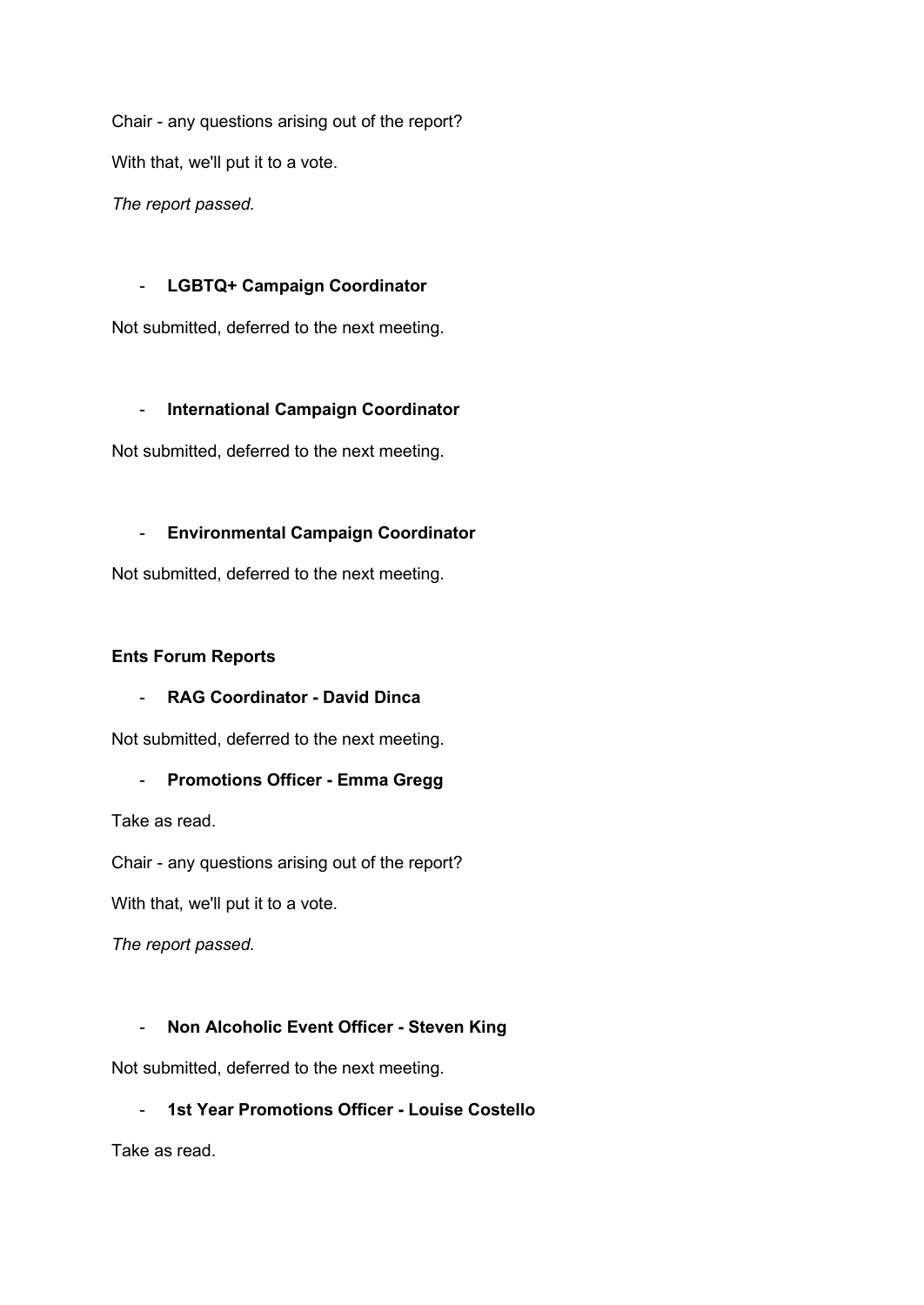Chair - any questions arising out of the report? With that, we'll put it to a vote. Not submitted, deferred to the next meeting. *The report passed.*

### - **Ents Reps Coordinator - Ruth Goulding**

Not submitted, deferred to the next meeting.

**(i) Questions on notice.**

**(j) Questions not on notice.**

**(k) All discussions deferred to the instant meeting from any previous meeting, which**

**discussions shall include the hearing of the report of any committee of Council and**

**the taking of any vote consequent upon such report or discussion.**

**Council 2 report of Emily Moore, UCDSU Science College Officer.** 

Take as read.

Chair - any questions arising out of the report?

With that, we'll put it to a vote.

*The report passed.*

### **Council 3 report of Lucy Reid, UCDSU Ag, Food and Vet college Officer.**

Take as read.

Chair - any questions arising out of the report?

With that, we'll put it to a vote.

*The report passed.*

### **Council 3 report, Gender Equality Campaign Coordinator.**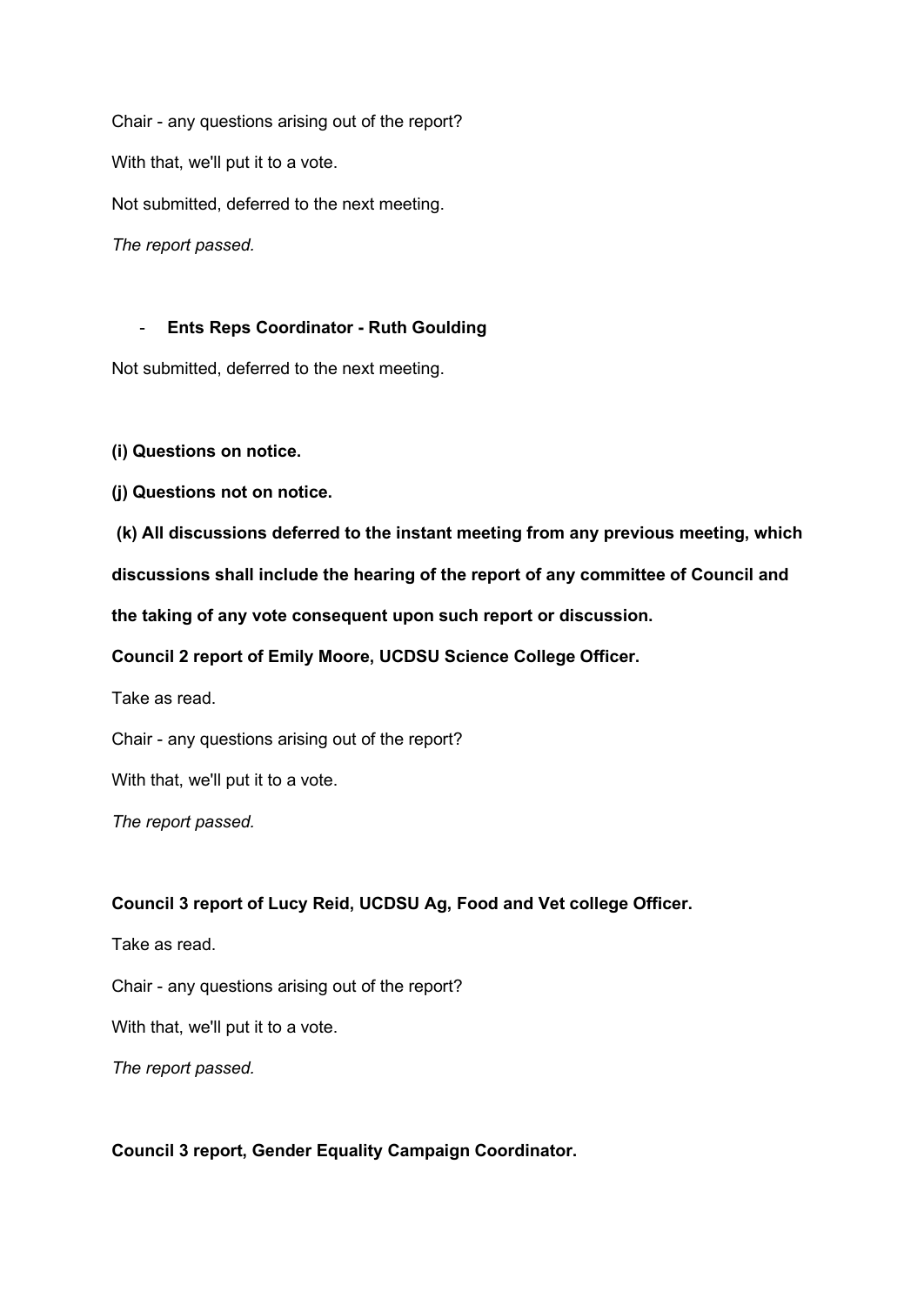Defer.

**Council 3 report of Paula Martinez, Diversity and Inclusion Campaign Coordinator.**

Defer.

**Council 3 report of Josh Kerr, LGBTQ+ Campaign Coordinator.**

Defer.

**Council 3 report of Liya Ye, International Campaign Coordinator.**

Defer.

**Council 3 report of David Dinca, Rag Coordinator.**

Defer.

# **Council 3 report of Ruth Goulding, Ents Rep Coordinator.**

Take as read.

Chair - any questions arising out of the report?

With that, we'll put it to a vote.

*The report passed.*

## **(l) Motions not on notice.**

Ruairí - to reject the proposal from UMT on a partial student levy rebate, to be financed by the student centre budget going forward, as discussed by Council on the 30/11/2020.

Proposal from the UMT - Does Council support it?

And, all those against? That rejection has passed comfortably. I believe that is a strong indicative vote for your executive officers to bring forward to negotiations with UMT.

50/70 against the UMT proposal.

### **(m) Submission of motions to be on notice for next meeting.**

Motions by the 11th of January 2021.

Reports and other items by the 15th of January 2021

### **(n) Any Other Business.**

Bubbles for students in res next term?